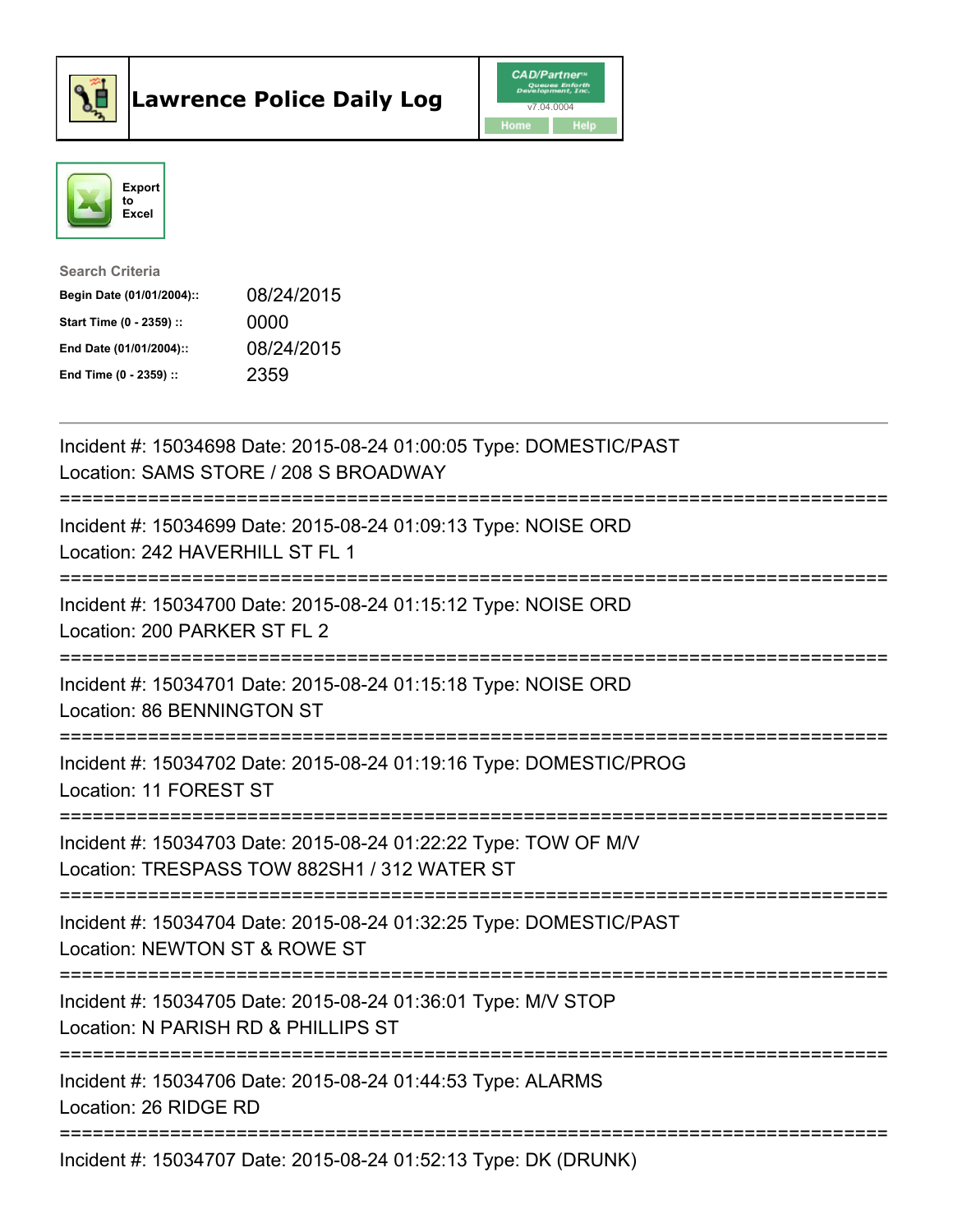Location: BAILEY ST & S UNION ST =========================================================================== Incident #: 15034708 Date: 2015-08-24 01:52:32 Type: SUS PERS/MV Location: 60 BEACON ST =========================================================================== Incident #: 15034709 Date: 2015-08-24 02:15:09 Type: M/V STOP Location: OXFORD ST & ESSEX =========================================================================== Incident #: 15034710 Date: 2015-08-24 02:21:47 Type: M/V STOP Location: OSGOOD ST & SALEM ST =========================================================================== Incident #: 15034711 Date: 2015-08-24 02:26:25 Type: UNWANTEDGUEST Location: 132 NEWBURY ST FL 3 =========================================================================== Incident #: 15034712 Date: 2015-08-24 02:57:19 Type: M/V STOP Location: CROSS ST & MANCHESTER ST =========================================================================== Incident #: 15034713 Date: 2015-08-24 03:13:57 Type: ALARMS Location: 304 JACKSON ST =========================================================================== Incident #: 15034714 Date: 2015-08-24 03:47:36 Type: FIGHT Location: 2 SAUNDERS ST =========================================================================== Incident #: 15034715 Date: 2015-08-24 04:18:38 Type: ALARM/BURG Location: 99 ESSEX ST =========================================================================== Incident #: 15034716 Date: 2015-08-24 06:30:39 Type: WOMAN DOWN Location: 49 BRADFORD ST =========================================================================== Incident #: 15034717 Date: 2015-08-24 06:32:12 Type: M/V STOP Location: 28 ROWE ST =========================================================================== Incident #: 15034718 Date: 2015-08-24 06:45:42 Type: ALARMS Location: 200 COMMON ST =========================================================================== Incident #: 15034719 Date: 2015-08-24 07:00:41 Type: PARK & WALK Location: BROADWAY =========================================================================== Incident #: 15034720 Date: 2015-08-24 07:47:03 Type: ALARMS Location: 490 ESSEX ST =========================================================================== Incident #: 15034721 Date: 2015-08-24 07:50:55 Type: TRANSPORT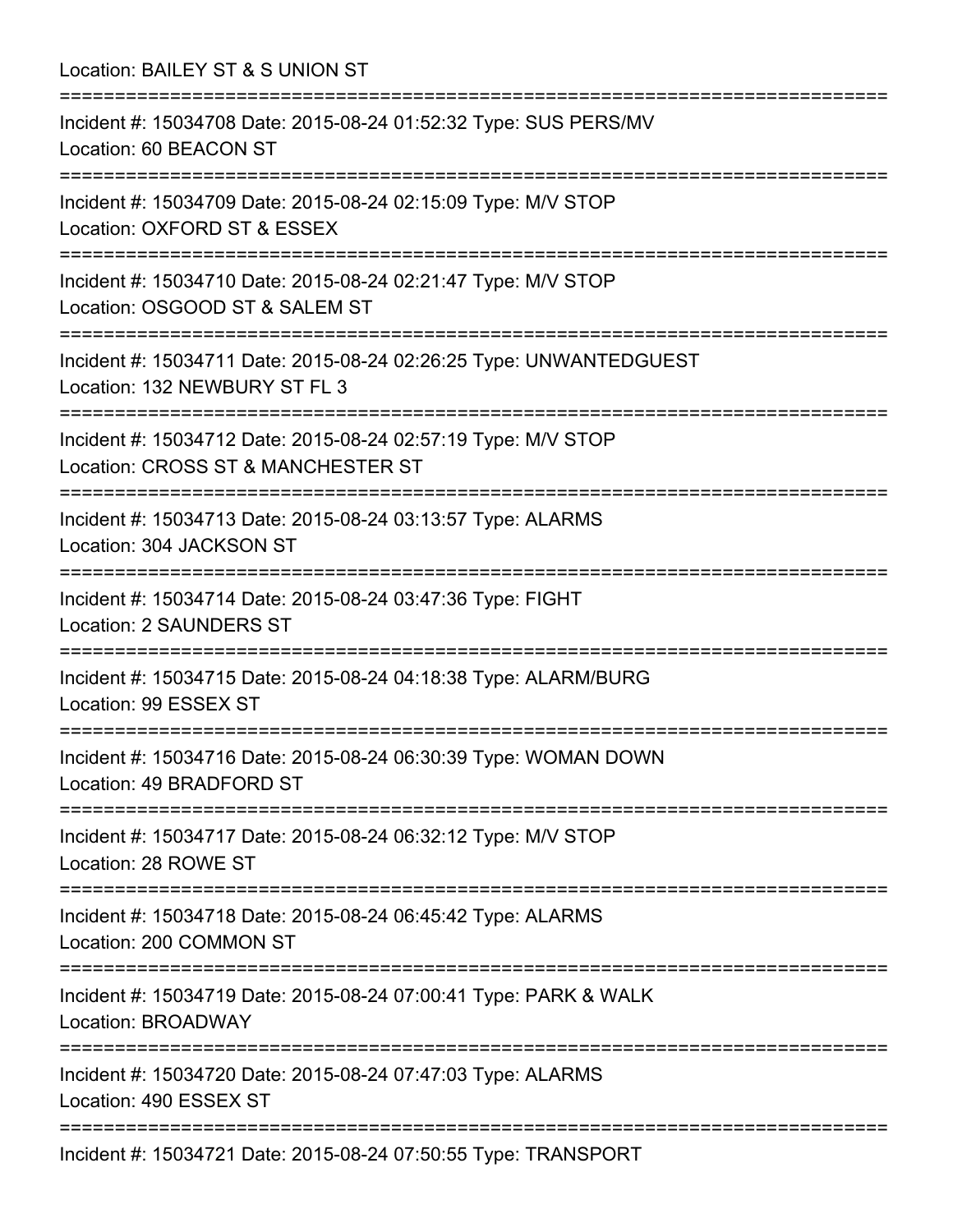=========================================================================== Incident #: 15034722 Date: 2015-08-24 07:53:36 Type: ALARMS Location: 530 BROADWAY FL 2 =========================================================================== Incident #: 15034723 Date: 2015-08-24 08:05:40 Type: MAL DAMAGE Location: 619 ESSEX ST =========================================================================== Incident #: 15034724 Date: 2015-08-24 08:31:19 Type: RECOV/STOL/MV Location: NH 3708702 / 24 BENNETT ST =========================================================================== Incident #: 15034725 Date: 2015-08-24 08:36:45 Type: ALARMS Location: ALIMANI AUTO REPAIR / 27 KNOX ST =========================================================================== Incident #: 15034726 Date: 2015-08-24 08:58:21 Type: SUS PERS/MV Location: CENTRAL CATHOLIC HIGH SCHOOL / 300 HAMPSHIRE ST =========================================================================== Incident #: 15034727 Date: 2015-08-24 09:05:25 Type: CK WELL BEING Location: 99 COMMONWEALTH DR =========================================================================== Incident #: 15034728 Date: 2015-08-24 09:42:14 Type: M/V STOP Location: 199 LOWELL ST =========================================================================== Incident #: 15034729 Date: 2015-08-24 09:51:16 Type: B&E/MV/PAST Location: 309 HIGH ST =========================================================================== Incident #: 15034730 Date: 2015-08-24 10:00:04 Type: PARK & WALK Location: BRADFORD ST & BROADWAY =========================================================================== Incident #: 15034731 Date: 2015-08-24 10:11:38 Type: SUS PERS/MV Location: BAY STATE RD & WATER ST =========================================================================== Incident #: 15034732 Date: 2015-08-24 10:21:35 Type: LARCENY/PAST Location: 183 PARKER ST =========================================================================== Incident #: 15034734 Date: 2015-08-24 10:36:25 Type: DOMESTIC/PROG Location: 132 MYRTLE ST =========================================================================== Incident #: 15034733 Date: 2015-08-24 10:36:29 Type: SERVE 209A Location: 26 INMAN ST =========================================================================== Incident #: 15034735 Date: 2015-08-24 10:40:39 Type: INVESTIGATION

Location: 59 HOLLY ST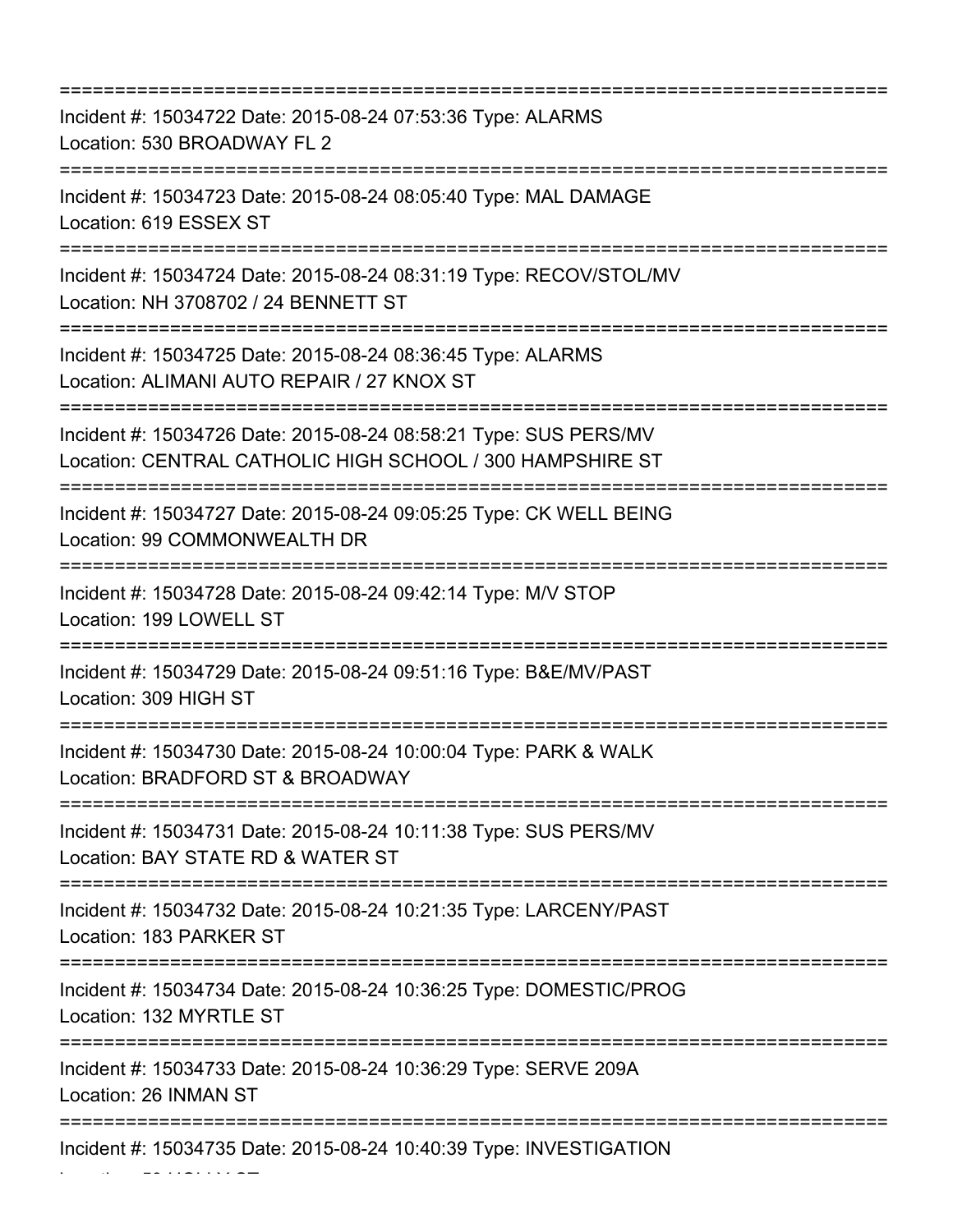=========================================================================== Incident #: 15034736 Date: 2015-08-24 10:47:26 Type: INVESTIGATION Location: 505 ANDOVER ST =========================================================================== Incident #: 15034737 Date: 2015-08-24 10:54:18 Type: STOL/MV/PAS Location: 35 A BERKELEY ST =========================================================================== Incident #: 15034738 Date: 2015-08-24 10:57:31 Type: RECOV/STOL/MV Location: BROMFIELD ST & WALNUT ST =========================================================================== Incident #: 15034739 Date: 2015-08-24 11:02:56 Type: M/V STOP Location: HONA LAC MARKET / 111 S BROADWAY =========================================================================== Incident #: 15034740 Date: 2015-08-24 11:02:59 Type: 911 HANG UP Location: 103 BROADWAY =========================================================================== Incident #: 15034742 Date: 2015-08-24 11:06:08 Type: ALARM/BURG Location: 20 KNOX ST #15 =========================================================================== Incident #: 15034741 Date: 2015-08-24 11:09:22 Type: M/V STOP Location: MANCHESTER ST & CROSS =========================================================================== Incident #: 15034743 Date: 2015-08-24 11:09:57 Type: RECOV/STOL/MV Location: LORENZO BUILDING / 599 CANAL ST =========================================================================== Incident #: 15034744 Date: 2015-08-24 11:09:58 Type: SUS PERS/MV Location: 21 KENDRICK ST =========================================================================== Incident #: 15034745 Date: 2015-08-24 11:18:52 Type: TOW OF M/V Location: EUTAW ST & PARK ST =========================================================================== Incident #: 15034746 Date: 2015-08-24 11:29:25 Type: M/V STOP Location: GRAFTON ST & WINTHROP AV =========================================================================== Incident #: 15034747 Date: 2015-08-24 11:31:06 Type: CK WELL BEING Location: 198 ESSEX ST #505 =========================================================================== Incident #: 15034748 Date: 2015-08-24 11:37:06 Type: SUS PERS/MV Location: CENTRAL BRIDGE =========================================================================== Incident #: 15034749 Date: 2015-08-24 11:49:52 Type: TOW OF M/V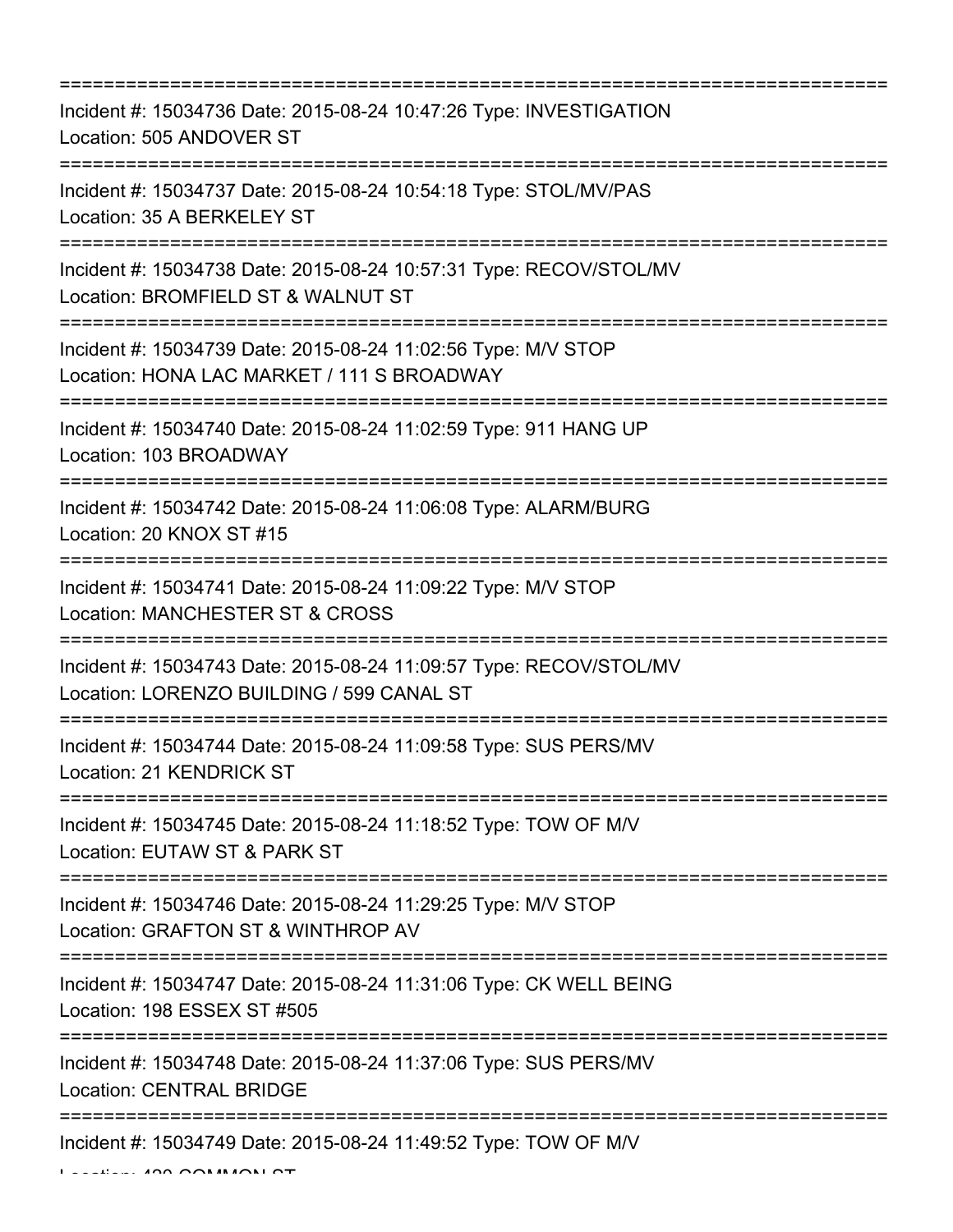| ================================                                                                                                      |
|---------------------------------------------------------------------------------------------------------------------------------------|
| Incident #: 15034750 Date: 2015-08-24 12:08:02 Type: M/V STOP<br>Location: KENNETH ST & S BROADWAY                                    |
| Incident #: 15034751 Date: 2015-08-24 12:11:28 Type: CK WELL BEING<br>Location: 295 COMMON ST                                         |
| Incident #: 15034753 Date: 2015-08-24 12:19:41 Type: DISTURBANCE<br>Location: 194 BRUCE ST                                            |
| Incident #: 15034752 Date: 2015-08-24 12:20:11 Type: INVEST CONT<br>Location: 149 FERRY ST                                            |
| Incident #: 15034754 Date: 2015-08-24 12:27:47 Type: M/V STOP<br>Location: GORHAM ST & S BROADWAY<br>========================         |
| Incident #: 15034755 Date: 2015-08-24 12:30:47 Type: DISTURBANCE<br>Location: S UNION ST & SPRINGFIELD ST<br>:======================= |
| Incident #: 15034756 Date: 2015-08-24 12:49:17 Type: INVEST CONT<br>Location: 219 E HAVERHILL ST                                      |
| Incident #: 15034758 Date: 2015-08-24 12:51:38 Type: TOW OF M/V<br>Location: 320 BEACON ST                                            |
| Incident #: 15034757 Date: 2015-08-24 12:52:23 Type: FRAUD<br>Location: 219 PROSPECT ST                                               |
| Incident #: 15034759 Date: 2015-08-24 12:56:16 Type: ANIMAL COMPL<br>Location: COMMON ST & JACKSON ST                                 |
| Incident #: 15034760 Date: 2015-08-24 13:04:27 Type: M/V STOP<br>Location: 17 TRENTON ST                                              |
| Incident #: 15034761 Date: 2015-08-24 13:06:02 Type: SERVE 209A<br>Location: 206 PHILLIPS ST                                          |
| Incident #: 15034762 Date: 2015-08-24 13:16:48 Type: INVEST CONT<br>Location: 113 GARDEN ST                                           |
| Incident #: 15034763 Date: 2015-08-24 13:20:12 Type: M/V STOP                                                                         |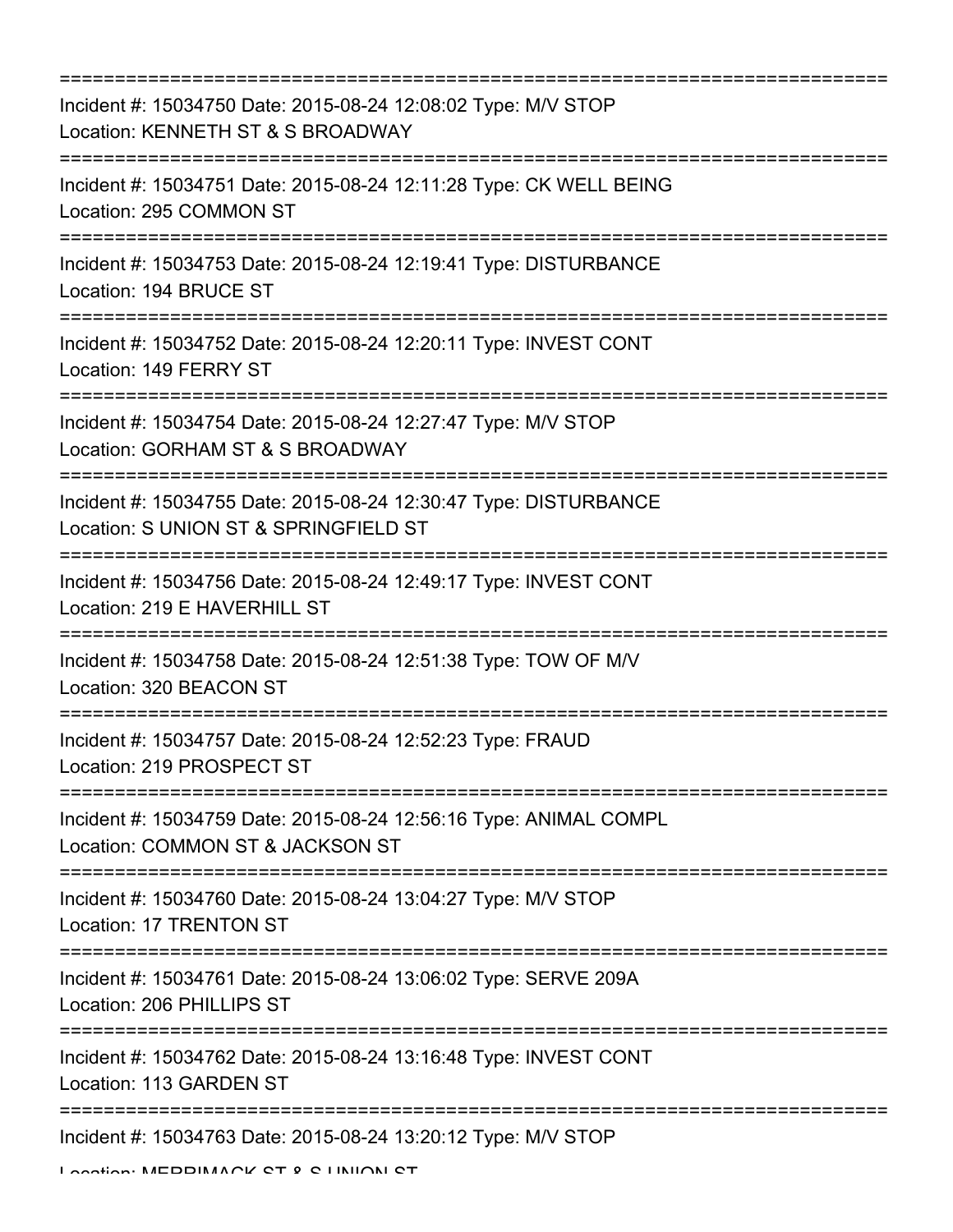| ;=========================<br>================================                                                                                                         |
|------------------------------------------------------------------------------------------------------------------------------------------------------------------------|
| Incident #: 15034764 Date: 2015-08-24 13:26:23 Type: ALARM/BURG<br>Location: 5 WATER ST                                                                                |
| Incident #: 15034765 Date: 2015-08-24 13:27:36 Type: LOST PROPERTY<br>Location: 90 LOWELL ST                                                                           |
| Incident #: 15034766 Date: 2015-08-24 13:34:41 Type: CK WELL BEING<br>Location: 75 BUNKERHILL ST<br>---------------------------------                                  |
| Incident #: 15034767 Date: 2015-08-24 13:38:00 Type: LOST PROPERTY<br>Location: 233 HAVERHILL ST                                                                       |
| Incident #: 15034769 Date: 2015-08-24 13:39:59 Type: KEEP PEACE<br>Location: 9 INMAN ST                                                                                |
| Incident #: 15034768 Date: 2015-08-24 13:41:14 Type: WARRANT SERVE<br>Location: 73 BUNKERHILL ST                                                                       |
| Incident #: 15034770 Date: 2015-08-24 13:49:06 Type: A&B D/W PAST<br>Location: AMESBURY ST & COMMON                                                                    |
| Incident #: 15034771 Date: 2015-08-24 14:02:38 Type: SUS PERS/MV<br>Location: AMESBURY ST & COMMON ST                                                                  |
| Incident #: 15034772 Date: 2015-08-24 14:06:54 Type: AUTO ACC/NO PI<br>Location: 224 WINTHROP AV<br>======================================<br>======================   |
| Incident #: 15034774 Date: 2015-08-24 14:12:15 Type: ROBBERY PAST<br>Location: 106 MARSTON ST                                                                          |
| Incident #: 15034773 Date: 2015-08-24 14:12:34 Type: SHOPLIFTING<br>Location: FASTENALL / 106 MARSTON ST                                                               |
| :============================<br>Incident #: 15034775 Date: 2015-08-24 14:16:18 Type: INVESTIGATION<br>Location: 73 BUNKERHILL ST                                      |
| Incident #: 15034776 Date: 2015-08-24 14:19:18 Type: ALARM/BURG<br>Location: 330 LOWELL ST                                                                             |
| ================================<br>=======================<br>Incident #: 15034777 Date: 2015-08-24 14:22:18 Type: CK WELL BEING<br>Location: EXCHANGE ST & MYRTLE ST |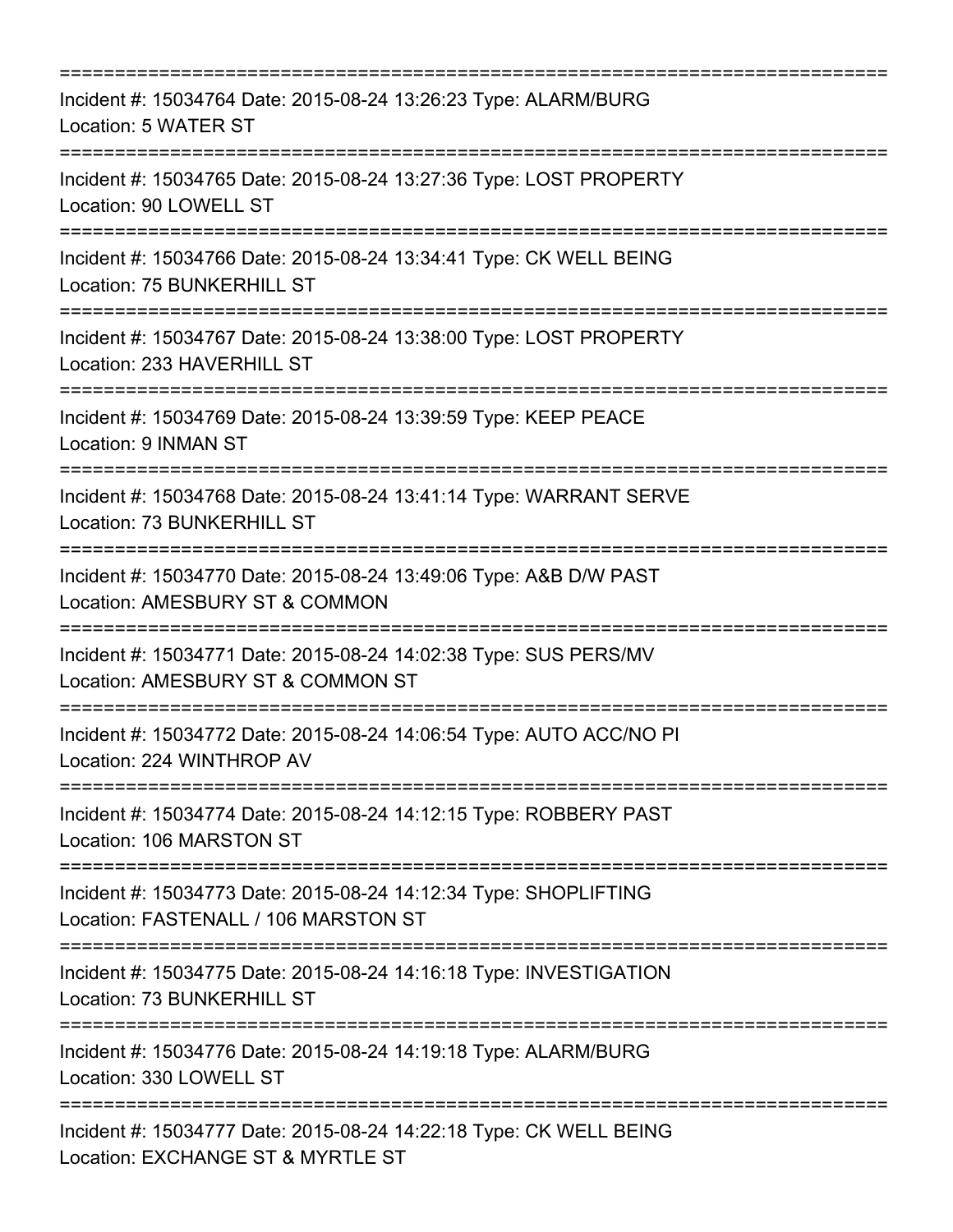Incident #: 15034778 Date: 2015-08-24 14:26:35 Type: KEEP PEACE Location: 20 BELMONT ST =========================================================================== Incident #: 15034779 Date: 2015-08-24 14:34:46 Type: DISTURBANCE Location: 57 BIGELOW ST =========================================================================== Incident #: 15034780 Date: 2015-08-24 14:44:32 Type: DOMESTIC/PROG Location: 84 HAVERHILL ST FL 2 =========================================================================== Incident #: 15034781 Date: 2015-08-24 14:46:46 Type: MISSING PERS Location: 1 TREMONT ST =========================================================================== Incident #: 15034782 Date: 2015-08-24 14:59:32 Type: DK (DRUNK) Location: 326 LOWELL ST =========================================================================== Incident #: 15034783 Date: 2015-08-24 15:00:24 Type: HIT & RUN M/V Location: 216 ABBOTT ST =========================================================================== Incident #: 15034784 Date: 2015-08-24 15:07:03 Type: AUTO ACC/PI Location: AMES ST & HAVERHILL ST =========================================================================== Incident #: 15034785 Date: 2015-08-24 15:29:32 Type: A&B D/W PAST Location: 50 LAWRENCE ST =========================================================================== Incident #: 15034786 Date: 2015-08-24 15:31:09 Type: TOW OF M/V Location: 11 LAWRENCE ST =========================================================================== Incident #: 15034787 Date: 2015-08-24 15:42:18 Type: CK WELL BEING Location: 343 S BROADWAY =========================================================================== Incident #: 15034788 Date: 2015-08-24 15:57:41 Type: SUS PERS/MV Location: HAMPSHIRE ST & HAVERHILL ST =========================================================================== Incident #: 15034789 Date: 2015-08-24 16:05:37 Type: LOST PROPERTY Location: 439 S UNION ST =========================================================================== Incident #: 15034790 Date: 2015-08-24 16:12:12 Type: 209A/SERVE Location: 2 MUSEUM SQ #808 ===================================== Incident #: 15034792 Date: 2015-08-24 16:19:19 Type: AUTO ACC/PI Location: 280 MERRIMACK ST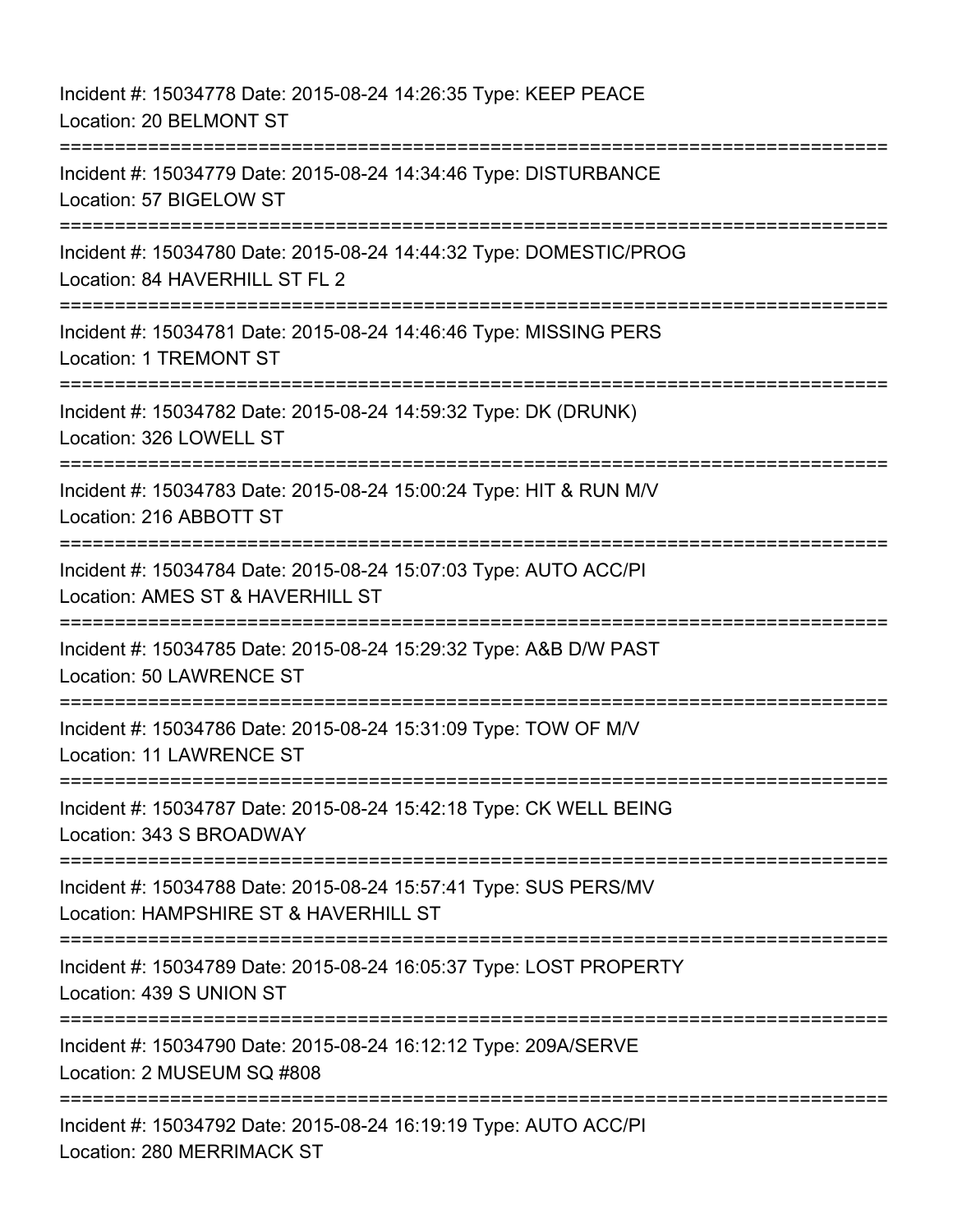Incident #: 15034791 Date: 2015-08-24 16:21:03 Type: HIT & RUN M/V Location: 20 BROOK ST =========================================================================== Incident #: 15034793 Date: 2015-08-24 16:26:47 Type: AUTO ACC/NO PI Location: 360 MERRIMACK ST =========================================================================== Incident #: 15034794 Date: 2015-08-24 16:34:56 Type: LOUD NOISE Location: 146 MARGIN ST =========================================================================== Incident #: 15034795 Date: 2015-08-24 16:39:13 Type: ALARM/BURG Location: 92 LEROY AV =========================================================================== Incident #: 15034796 Date: 2015-08-24 16:46:28 Type: MAL DAMAGE Location: 907 ESSEX ST =========================================================================== Incident #: 15034797 Date: 2015-08-24 17:17:17 Type: M/V STOP Location: PARKER ST & SPRINGFIELD ST =========================================================================== Incident #: 15034798 Date: 2015-08-24 17:35:38 Type: UNWANTEDGUEST Location: 263 JACKSON ST FL 2 =========================================================================== Incident #: 15034799 Date: 2015-08-24 17:41:37 Type: COUNTERFEIT Location: DEMOULAS MARKET / 700 ESSEX ST =========================================================================== Incident #: 15034801 Date: 2015-08-24 17:48:50 Type: WARRANT SERVE Location: HAVERHILL ST & JACKSON ST =========================================================================== Incident #: 15034800 Date: 2015-08-24 17:49:28 Type: MV/BLOCKING Location: 57 DORCHESTER ST =========================================================================== Incident #: 15034803 Date: 2015-08-24 17:51:51 Type: HIT & RUN M/V Location: EXPERT STAFFING / 65 MERRIMACK ST =========================================================================== Incident #: 15034802 Date: 2015-08-24 18:01:32 Type: INVESTIGATION Location: 140 FARNHAM ST =========================================================================== Incident #: 15034807 Date: 2015-08-24 18:06:01 Type: B&E/MV/PAST Location: 545 HOWARD ST =========================================================================== Incident #: 15034804 Date: 2015-08-24 18:07:06 Type: VIO CITY ORD Location: PROSPECT CT & PROSPECT ST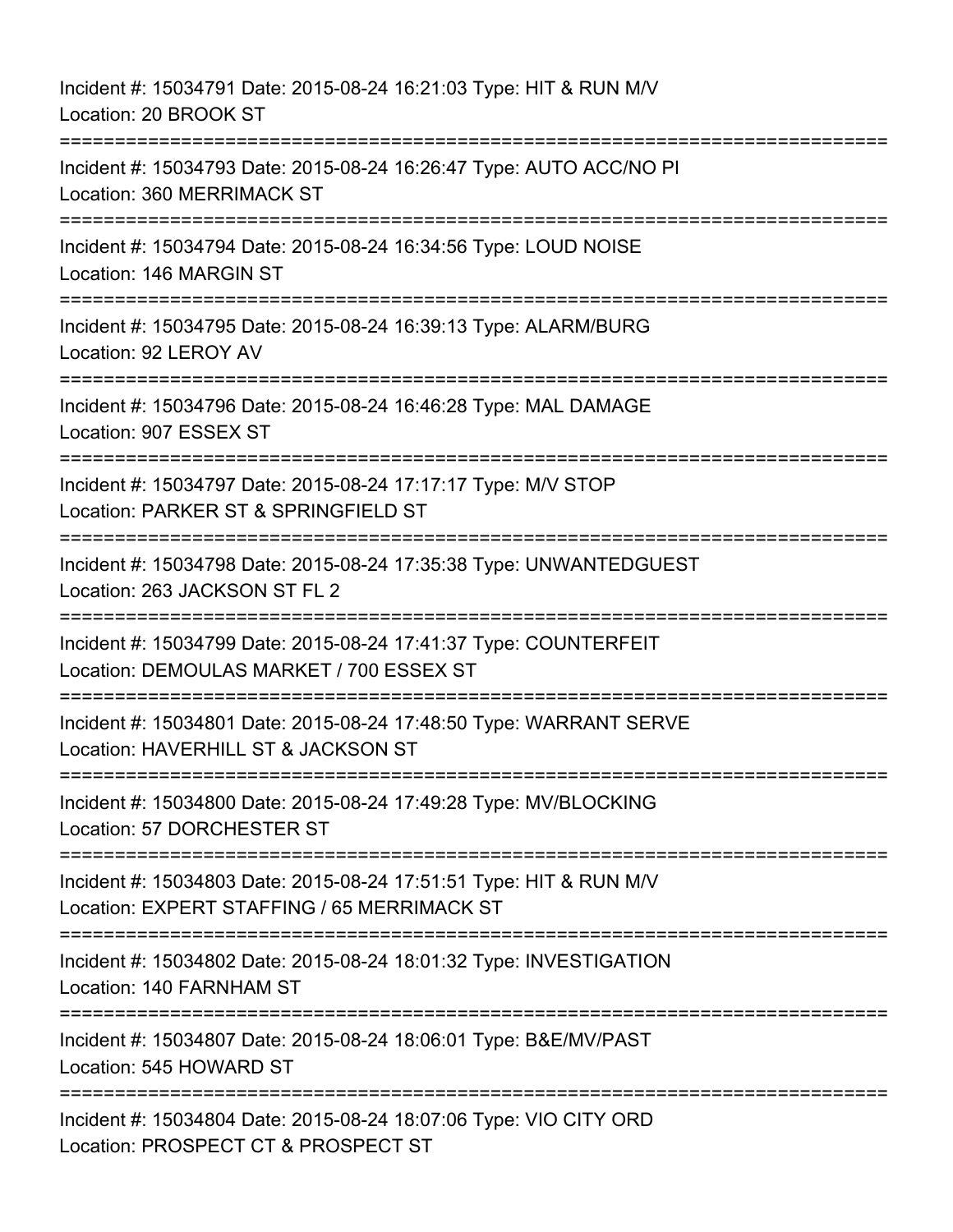Incident #: 15034806 Date: 2015-08-24 18:09:24 Type: GENERAL SERV Location: 375 HAMPSHIRE ST =========================================================================== Incident #: 15034805 Date: 2015-08-24 18:09:58 Type: MAL DAMAGE Location: 9 GORHAM ST =========================================================================== Incident #: 15034808 Date: 2015-08-24 18:17:27 Type: DISTURBANCE Location: 105 BOWDOIN ST FL 1 =========================================================================== Incident #: 15034809 Date: 2015-08-24 18:25:04 Type: ALARM/BURG Location: DPW / 31 AUBURN ST =========================================================================== Incident #: 15034810 Date: 2015-08-24 18:25:22 Type: NEIGHBOR PROB Location: 220 MERRIMACK ST =========================================================================== Incident #: 15034813 Date: 2015-08-24 18:35:36 Type: THREATS Location: 189 WALNUT ST =========================================================================== Incident #: 15034811 Date: 2015-08-24 18:39:15 Type: WOMAN DOWN Location: MCDONALDS / 50 BROADWAY =========================================================================== Incident #: 15034812 Date: 2015-08-24 18:40:25 Type: AUTO ACC/NO PI Location: AVON ST & JACKSON ST =========================================================================== Incident #: 15034814 Date: 2015-08-24 18:41:34 Type: GENERAL SERV Location: HESS GAS / 615 BROADWAY =========================================================================== Incident #: 15034816 Date: 2015-08-24 18:47:57 Type: KEEP PEACE Location: 20 BELMONT ST =========================================================================== Incident #: 15034815 Date: 2015-08-24 18:48:21 Type: AUTO ACC/NO PI Location: MELROSE ST & WATER ST =========================================================================== Incident #: 15034817 Date: 2015-08-24 19:04:08 Type: WARRANT SERVE Location: 106 WATER ST =========================================================================== Incident #: 15034818 Date: 2015-08-24 19:07:27 Type: AUTO ACC/NO PI Location: AVON ST & JACKSON ST =========================================================================== Incident #: 15034819 Date: 2015-08-24 19:15:19 Type: WARRANT SERVE Location: 39 BROOKFIELD ST

===========================================================================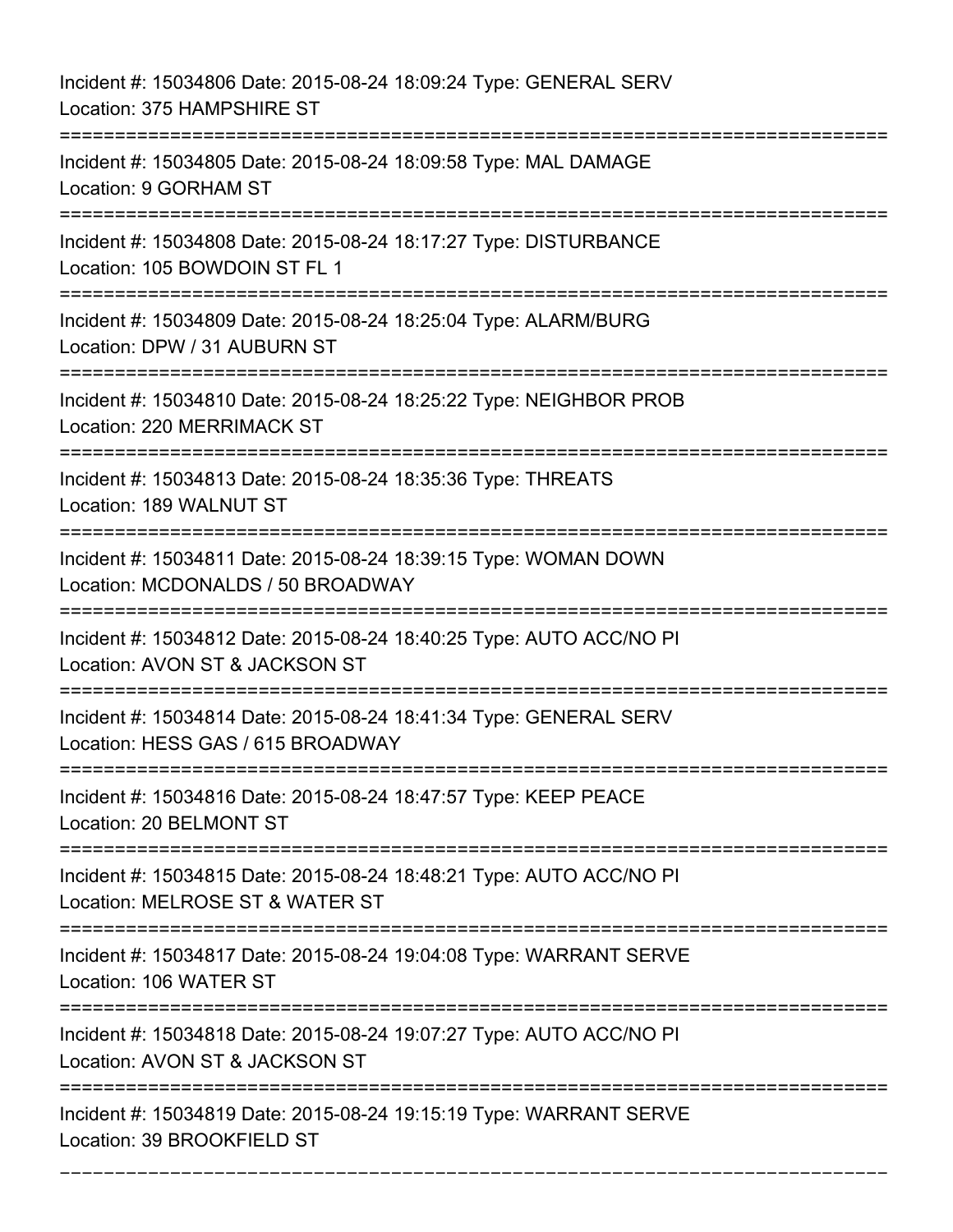| Incident #: 15034820 Date: 2015-08-24 19:23:30 Type: TOW/REPOSSED<br>Location: 23 BAILEY ST                                          |
|--------------------------------------------------------------------------------------------------------------------------------------|
| Incident #: 15034821 Date: 2015-08-24 19:24:52 Type: MISSING PERS<br>Location: 75 BUNKERHILL ST #2<br>;=======================       |
| Incident #: 15034823 Date: 2015-08-24 19:26:38 Type: INVESTIGATION<br>Location: 242 HAVERHILL ST<br>=======================          |
| Incident #: 15034822 Date: 2015-08-24 19:28:06 Type: INVEST CONT<br>Location: 30 BRADFORD ST                                         |
| Incident #: 15034824 Date: 2015-08-24 19:57:20 Type: THREATS<br>Location: ST MARY-IMMACULATE CONCEPTION / 300 HAVERHILL ST           |
| Incident #: 15034825 Date: 2015-08-24 20:02:56 Type: GENERAL SERV<br>Location: 24 HOBSON ST                                          |
| Incident #: 15034826 Date: 2015-08-24 20:06:20 Type: VANDALISM<br>Location: 123 LOWELL ST                                            |
| Incident #: 15034827 Date: 2015-08-24 20:20:22 Type: 209A/VIOLATION<br>Location: SHOWCASE LAUNDRY / 360 BROADWAY                     |
| Incident #: 15034828 Date: 2015-08-24 21:08:04 Type: CK WELL BEING<br>Location: HAVERHILL ST & LAWRENCE ST                           |
| Incident #: 15034829 Date: 2015-08-24 21:36:19 Type: GENERAL SERV<br>Location: 252 S BROADWAY FL 2                                   |
| Incident #: 15034830 Date: 2015-08-24 22:01:51 Type: NOISE ORD<br>Location: 303 PROSPECT ST                                          |
| Incident #: 15034831 Date: 2015-08-24 22:03:04 Type: M/V STOP<br>Location: S BROADWAY                                                |
| Incident #: 15034832 Date: 2015-08-24 22:13:02 Type: DISORDERLY<br>Location: HAFFNERS / MARKET ST & PARKER ST<br>=================== |
| Incident #: 15034833 Date: 2015-08-24 22:28:53 Type: THREATS<br>Location: 3 WASHINGTON ST                                            |

===========================================================================